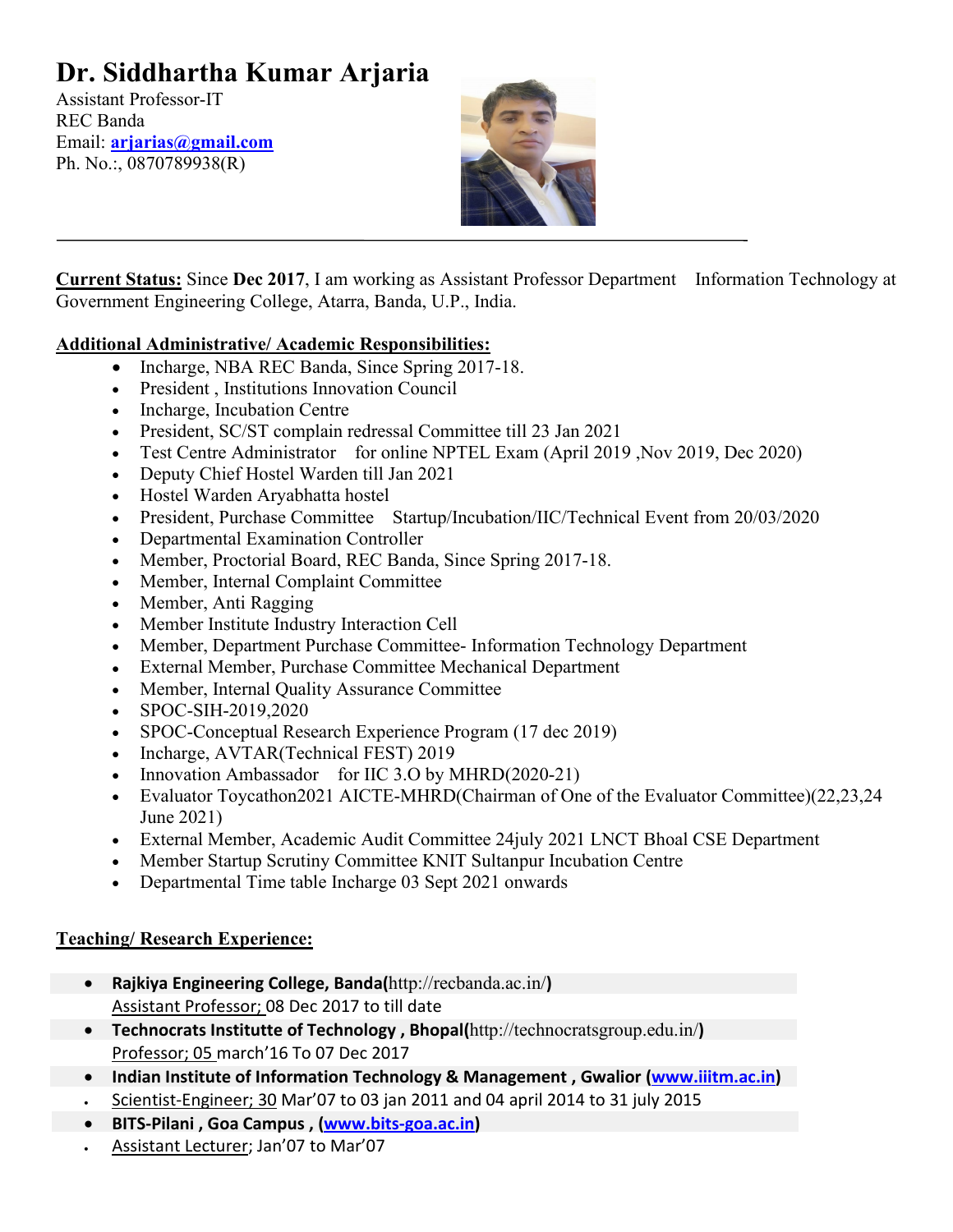- **KIT - Raigarh , [\(www.kitraigarh.com\)](http://www.kitraigarh.com/)**
- Lecturer; 16 Oct'02 to 01Oct'04

**Research Interests:** Data Mining, Soft computing, AI, Text mining, Bio inspired optimization Tech.

#### **Education Profile:**

| Course                                      | Year of<br><b>Passing</b> | Board /<br>University                                  | <b>Institution</b>                                   | <b>Marks</b> |
|---------------------------------------------|---------------------------|--------------------------------------------------------|------------------------------------------------------|--------------|
| Ph.D.<br>(CSE)                              | 2015                      | <b>MANIT Bhopal</b>                                    | <b>MANIT Bhopal</b>                                  | <b>NA</b>    |
| M.Tech.<br>(Computer<br><b>Technology</b> ) | 2006                      | Pt. Ravi Shankar<br>Shukla University,<br>Raipur(C.G.) | Government Engg.<br>College Raipur<br>(Declared NIT) | 79.5 %       |
| B.E.<br>(CSE)                               | 2001                      | GGU, Bilaspur                                          | Institute of Technology<br>GGU, Bilaspur             | 75%          |
| <b>Diploma</b><br>(Electronics<br>Engg.)    | 1997                      | UP Board of Tech.<br>Education,<br>Lucknow (U.P.)      | Government Poly.<br>Jhansi                           | 76%          |
| Intermediate $(+2)$                         | 1994                      | U.P. Board<br>Allahabad, U.P.                          | SIC Jhansi                                           | 62.2%        |
| High School $(10th)$                        | 1992                      | U.P. Board<br>Allahabad, U.P.                          | G.N.K. Jhansi                                        | 62.6%        |

#### **Academic Achievements:**

• GATE -2003 (Graduate Aptitude Test) in Computer Sc.& Engg.

#### **Research Papers Published in International Journals**

- [Deepak KumarJain,Surendra BilouhanDubey,Rishin Kumar](https://www.sciencedirect.com/science/article/pii/S1877750317308530#!) Choubey, [AmitSinhal,](https://www.sciencedirect.com/science/article/pii/S1877750317308530#!) [Siddharth Kumar](https://www.sciencedirect.com/science/article/pii/S1877750317308530#!) [Arjaria, Amar](https://www.sciencedirect.com/science/article/pii/S1877750317308530#!) Jain, [HaoxiangWang](https://www.sciencedirect.com/science/article/pii/S1877750317308530#!) "An approach for hyperspectral image classification by optimizing SVM using self-organizing map",Journal of Computational Science, 2017, Vol. 25, pp 252-259
- Bhargava, Yesoda , Saumya Choudhary, Anupam Shukla, and Siddhartha Arjaria,"Understanding the Relationship between Binge Drinking, Physical Activity, and Diabetes",The International Journal of Health, Wellness, and Society, 2017 Vol 7, No.3 pp 65-75
- shristi Bhute and Siddhartha Kumar Arjaria, "Security of text data outsourcing in cloud computing", International Journal of Advanced Technology and Engineering Exploration (IJATEE), 2016 ,Vol 3, Issue-20, pp.91-97
- Siddhartha Kumar Arjaria D.S. Tomar Devshri Roy "Two Phase K-Nearest Neighbors Approach", International Journal of Computer Science and Information Security, 2014, Vol. 12, No. 1, pp 18-25
- Siddhartha Kumar Arjaria D.S. Tomar, Devshri Roy "Extracting IEEE LOM 9. 4 using Memetic Algorithm for Textual Learning Objects ", ,IJCA, 2014 Vol. 85, No. 8, pp 29-33
- Siddhartha Kumar Arjaria and Devshri Roy "Learning Content Management Using Machine Learning", International Journal of Information and Education Technology, 2012 Vol. 2, No. 5, pp 472-475
- Chaubey, G., Bisen, D., Arjaria, S. *et al.* Thyroid Disease Prediction Using Machine Learning Approaches. *Natl. Acad. Sci. Lett.* (2020)

•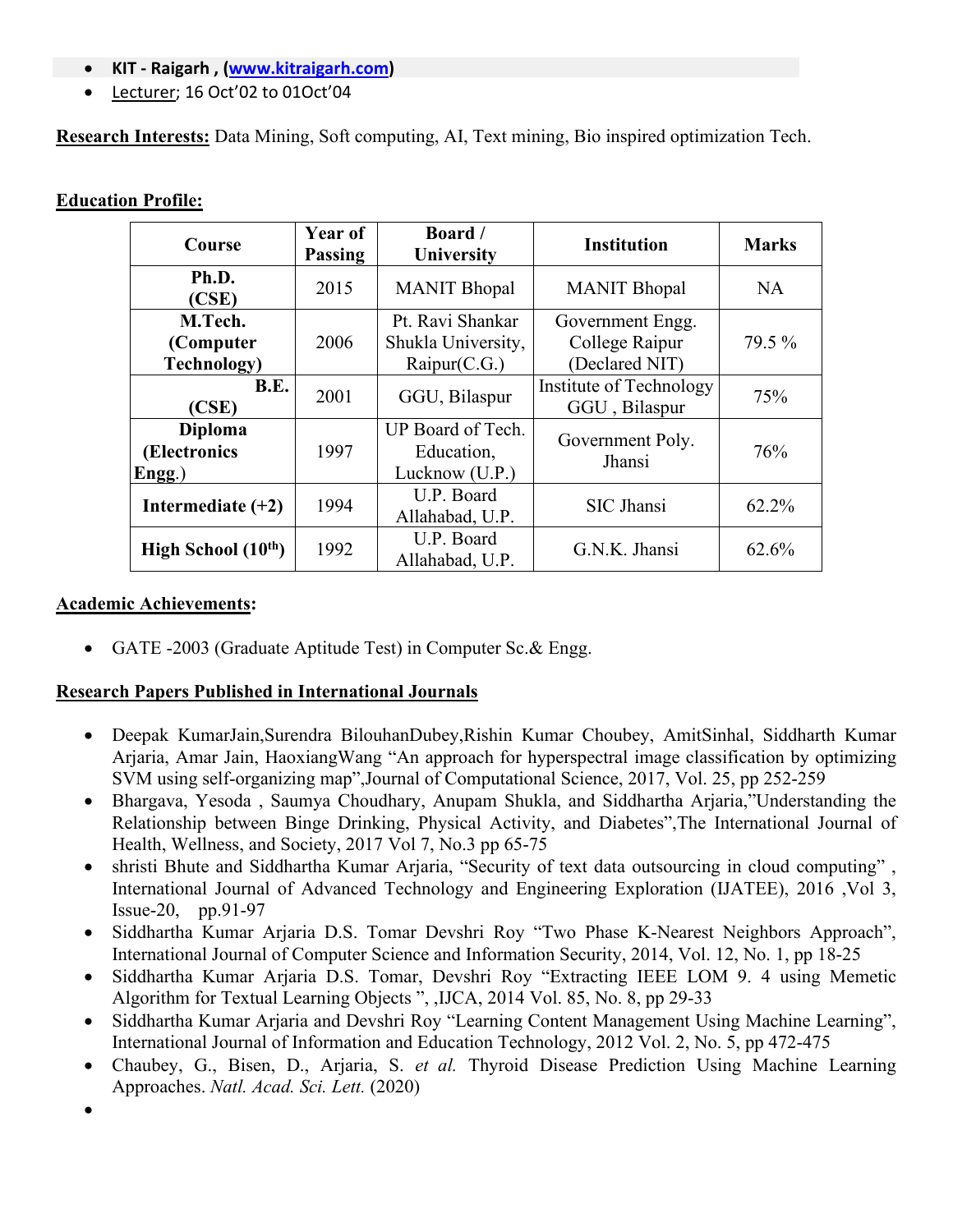## **Research Papers Published/ Presented in International Conferences**

- Dadu, A., Kumar, A., Shakya, H.K., Arjaria, S.K., & Biswas, B. (2018). "A Study of Link Prediction Using Deep Learning", ICAICR 2018: Advanced Informatics for Computing Research pp 377-385
- Abhishek Singh Rathore, Siddharth Arjaria,Shraddha Khandelwal, Surbhi Thorat, Vratika Kulkarni "Movie Rating System using Sentiment Analysis", Second international conference Soft Computing: Theories and Application-SOCTA 2017, Bundelkhand University Jhansi,23-24 Dec 2017
- S. Arjaria, A Shrivastav, A S Rathore, Vipin Tiwari,"Personality Trait Identification for Written Texts Using MLNB", 1<sup>st</sup> International Confrence on Data, Engineering and Application, Bhopal, 28-29 oct 2017
- Anupam Biswas, Bhaskar Biswas, Govind Agarwal, Santosh Kumar Chourasia, Siddhartha K Arjaria ,"Community Detection Using Central Force Optimization (CFO)" , Sixth International Conference on Advances in Computing, Control and Networking - ACCN 2017 pp 128-132
- Vaibhav Gupta, Kukdeep Singh, Siddhartha Kumar Arjaria, Bhaskar Biswas "**Dynamic Pricing in Movie Tickets using Regression Techniques" International Conference on Advanced Computation and Telecommunication (ICACAT),Bhopal 2018**
- B.gaur, S. Arjaria, M. Shrivastava "Analysis of prevalence of diabetes with respect to Body Mass Index and Age by using K-Means Clustering", 2nd International Conference on Data, Engineering and Application, Bhopal, 28-29 Feb 2020
- M Agrawal, A S Rathore, S Arjaria, A Sinha, S Gupta, "ToLeD: Tomato Leaf Disease Detection using Convolution Neural Network," In Proc. International Conference on Computational Intelligence and Data Science, Procedia Computer Science, Gurugram, India, 2019
- Siddhartha Arjaria,Jincy M. "Polarity Based Technique for Analyzing Movie Rweviews,",ICACSE-2019,Sultanpur 8-9 Feb2019.
- Gyandendra choubey, Siddhartha Arjaria "Personality Prediction through Handwriting Analysis using Convolution Neural Networks" ICCI 2020, organized by IIIT Pune during 12 &13 Dec 2020.
- Siddhartha Arjaria , Gyandendra choubey,Nistha Shukla, "Hjorth parameter based Seizure Diagnosis using cluster analysis" CONSILIO 2021, organized by SIET, Hyderabad, India and Consilio Research Lab, Tallinn, Estonia.(online) during 09 &10 July 2021.
- Siddhartha Kumar Arjaria, A S Rathore, "Plant Growth optimization Algorithm inspired training of Artificial Neural Network" In Recent Development in Mathematics,Optimization and Computational Sciences (RDMOCS 2021), Bundelkhand university Jhnasi India, 06-10 Sept 2021
- Siddhartha Kumar Arjaria, riya shau,sejal agarwal,syush khare, yashi agarwal, gayanendra choubey, "Hand Gesture Identification System Using Convolutional Neural Networks" In international Conference on Artificial Intelligence and Machine Vision, department of Computer Science and Engineering, School of Technology, Pandit Deendayal Energy University, Gandhinagar, Gujarat, India ,September 24-26, 2021(accepted for presentation)

# **Research Papers Published in national Journals**

- **Dr. Siddhartha Arjaria, Priya Sharma, Shubham Kumar, Lalit Katheria, Suraj Kumar "**IOT Based Water Quality Testing System" VigyanPrakash jounal (Accepted for ppublication) july 2021 **(UGC Care Journal)**
- •

# **National Confrence**

• Review on Hadoop Map reduce Approach for green mobile cloud computing 57-63 Proc. of the National conference on data, data mining & Big data 21-22 Feb 2017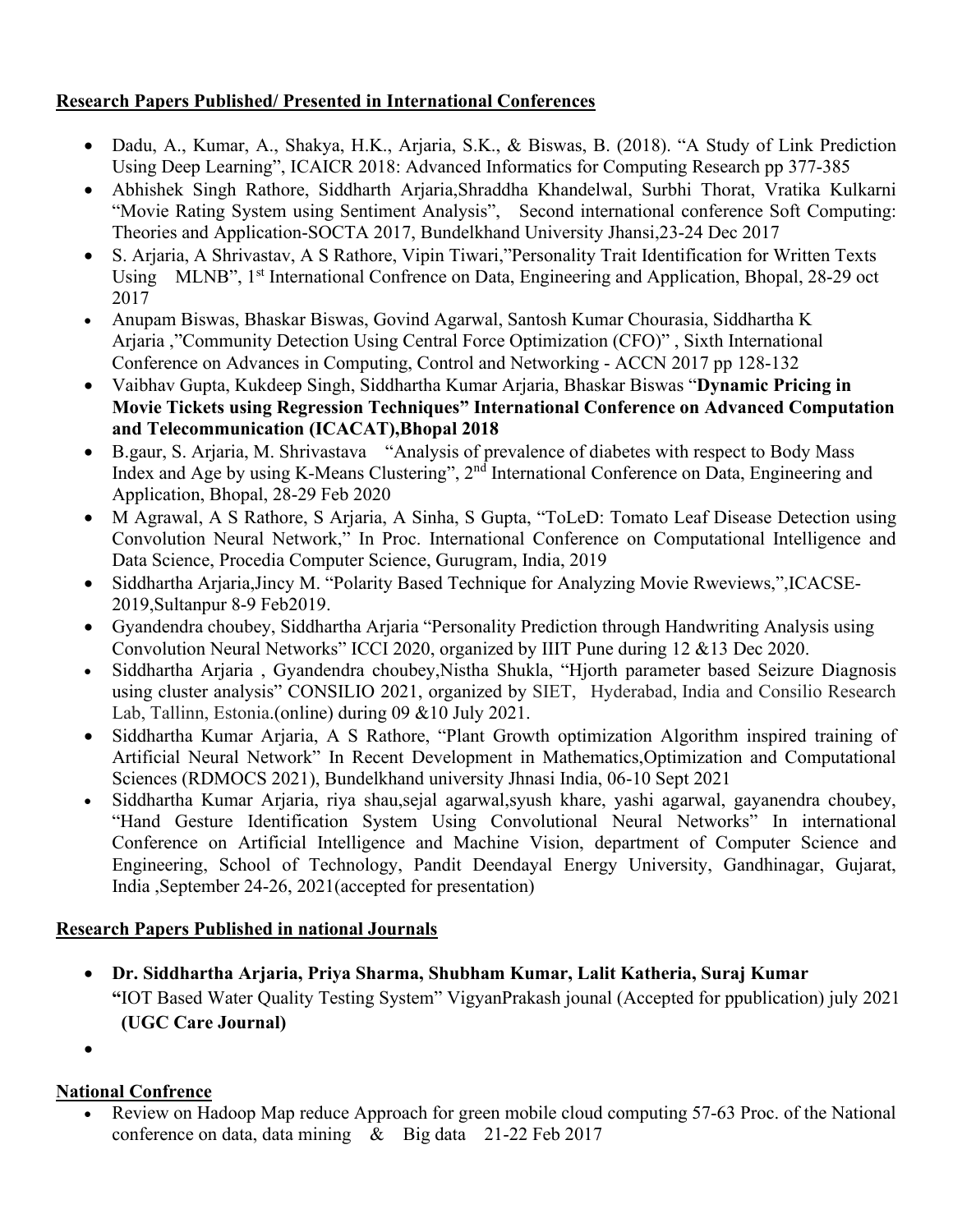#### **Book Chapter**

- Siddharth Arjaria, Abhishek Singh Rathore Book chapter Heart Decease Diagnosis: A machine learning Approach Published in Book Titled Advance Classification Techniques for HealthCare Analyasis. 2018
- A S Rathore, S Arjaria, "Intelligent Tutoring System," in Utilizing Educational Data Mining Techniques for Improved Learning: Emerging Research and Opportunities, IGI Global, 2020, pp. 121-144
- Siddhartha Arjaria , A.S.Rathore, Jincy S. Charan "Kidney Disease Prediction Using a Machine Learning Approach: A Comparative and Comprehensive Analysis"in Demystifying Big Data, Machine Learning, and Deep Learning for Healthcare Analytics,1st Edition, Academic Press(Elsevier), Paperback ISBN:9780128216330.
- Siddhartha Arjaria , Vikas Raj, Sunil Kumar, Priyanshu Shrivastava, Monu Kumar, Jincy S. Charan ["Prediction of Skin Diseases Using Machine Learning](https://www.igi-global.com/submission/proofing/document/?did=68729) "in Ethical Implications of Reshaping Healthcare With Emerging Technologies, IGI Global, 9781799878889 Sept 2021

## **M.Tech Thesis: Guided four thesis successfully**

## **Expert Talk:**

- Delivered Expert Lecture on "Advanced Computing" in Parul University Baroda in program of High Performance Computing Technologies on 29/03/2017
- Delivered Expert Lecture on "Orange Canvas Tool for Simulation in Machine Learning " in TEQIP-III sponsored FDP on 26/10/18 at Chameli Devi Group of Institutions, Indore(M.P.).
- Conducted one day workshop on" **Artificial Intelligence and Machine Learning"** on 13/10/2018 at Department of Computer Science and Engineering, LNCTS, Bhopal, M.P.
- Delivered Expert Lecture on "Python" in TEQIP-III sponsored workshop on 24/10/19 at Vindhya Institute of Technology and science, Satna (M.P.).
- Delivered Expert Lecture on "Python" for students on 22/11/19 at The Bhopal School of Social Sciences, Bhopal (M.P.).
- Delivered Hands on Session on "Python" for Teaching Faculties on 22/11/19 at The Bhopal School of Social Sciences, Bhopal (M.P.).
- Delivered Expert Lecture TEQIP-III funded **Teachers Training Programme** on" **Product to be smart with Artificial Intelligence (AI)"** on 23/11/2019 at LNCT, Bhopal, M.P.
- Delivered Expert Lecture TEQIP-III funded **Short Term Training Programme** on "Machine Learning Applications**"** on 05/02/2020 at T.I.T, Bhopal, M.P.
- Delivered Expert Lecture on" **Machine Learning & Artificial Intelligence (AI)"** on 05/02/2020 at LNCT, Bhopal, M.P.
- Delivered Expert Lecture on"DATA ANALYTICS**"** in one week workshop on "Data Science: Trends, Forecast and Challenges" from 10 to 16 Aug 2020. at SVVV,Indore, M.P.(online)
- Conducted Teqip –III sponsored 56 lectures Future training on Data Science and Analytics For the REC Banda students during July to Sept 2020(online)
- Delivered Expert Lecture on"**Machine Learning Applications in Information Security"** on 23/12/2020 at Teqip-III sponsored 3 days student training on Information Security and Ethical Hacking Tools jointly organized by Department of CSE/ISE NIE Mysuru and Dept of IT REC Banda(online).
- Delivered Expert Lecture in one day workshop on "**Adhunik Sandarvh mai bhartiya darshan ki Upyogita**" on 8/02/2021 at REC Banda (U.P.).
- Delivered Expert Lecture on"Classification**" (9 March 2021)** in one week workshop on "Data Mining and its Applications" from 07 to 11 March 2021. At IIIT BHOPAL, M.P.(online)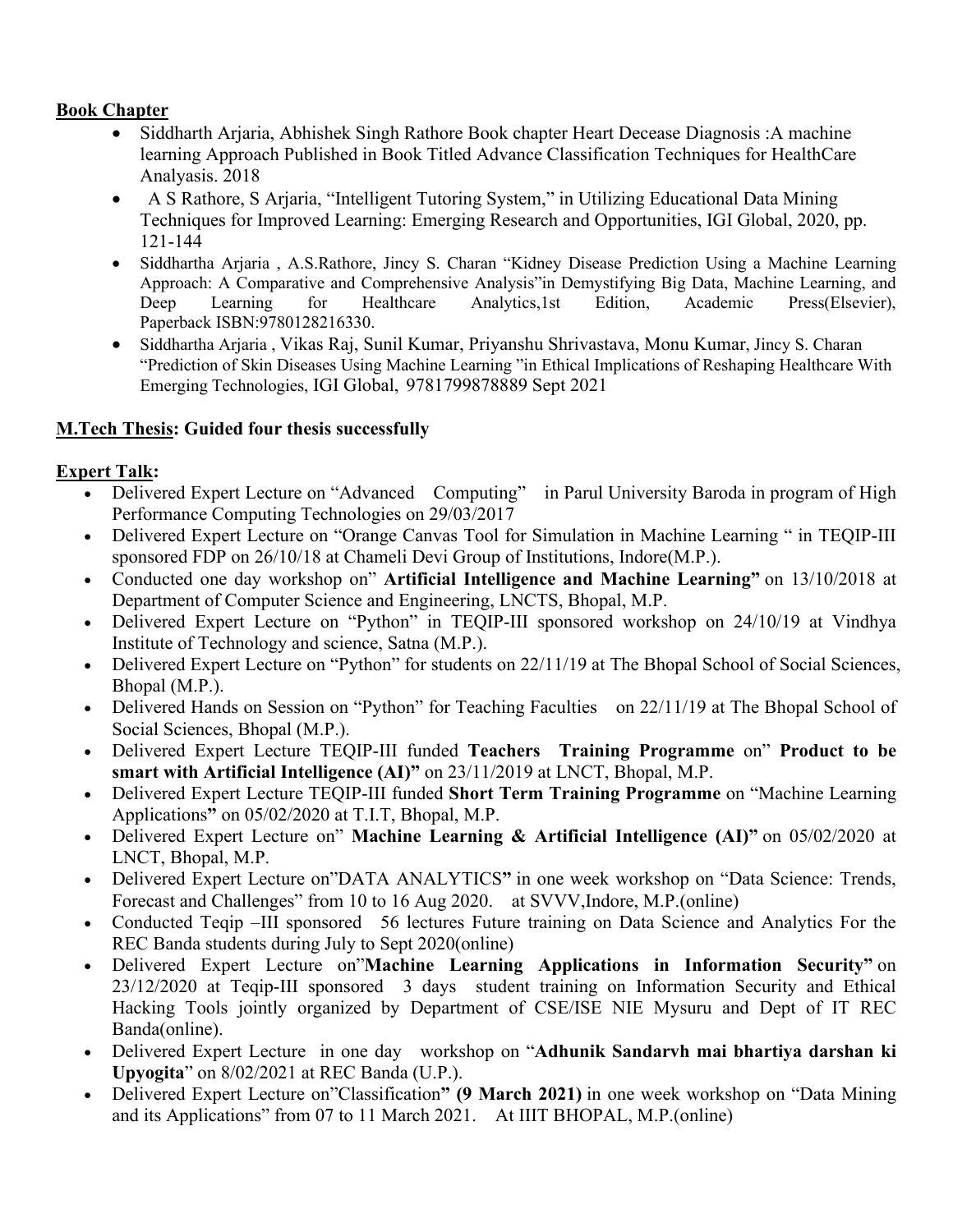- Delivered a Keyniote Sppech on"Explainable Machine Learning Algorithms" **(10 July 2021)** in Third International conference CONSILIO 2021 from 09 & 10 July 2021.Organised by SIET, Hyderabad, India and Consilio Research Lab, Tallinn, Estonia.(online)
- •

#### **Membership of Professional Bodies:**

Member of Computer Society of INDIA, id 2010000418.(Life Member) IEEE Membership ( Two Years, upto 31 Dec 2020 ) ID95805647 **Short term courses and Trainings Attended:**

- Mentored team Pharos in " The Great Mind Challenge-2008" organized by National Software Development Program by IBM at ABV-IIITM Gwalior (16/04/2008).
- Attended "Faculty Development Program on Big Data and Hadoop" by RGPV Bhopal, from 31/01/2017 to 04/02/2017 (One Week)
- Attended Faculty Development Program on "Data mining and business Intelligence" by IIITM Gwalior, from 07/07/2008 to 18/07/2008 (Two Weeks).
- Attended TEQIP-III sponsored Faculty Development Program on "Universal Human values and Professional Ethics" organized by Value Education Cell AKTU Lucknow at REC Banda, from 22/07/2019 to 29/07/2019 (Eight Days).
- Attended TEQIP-III sponsored Short Term Course on "Predictive Analytics using R" organized by Department of Management Studies IIT Roorkee, from 17/06/2019 to 21/06/2019 (One week).
- Participated in TEQIP-III sponsored one day workshop on "Environment Management Framework for TEQIP-III institutions (1.1 and 1.2) – Green campus initiative" organized by SPIU Lucknow on 31/07/2019.
- Participated in TEQIP-III sponsored one day workshop on "NBA Accreditation : from Output to Outcome" organized by NPIU & SPIU-UP Lucknow on 12/04/2019.
- Attended TEQIP-III sponsored Short Term Course on "Recent Trends in Power System Management " organized by Department of Electrical Engineering, REC Banda , from 27/11/2018 to 01/12/2018 (One week).
- Attended TEQIP-III sponsored Short Term Course /FDP on "Internet of Things(IOT)" organized by Centre for Continuing Education IIT Kanpur, from 23/12/2019 to 27/12/2019 (One week).
- Attended FDP on "ANN and Deep Learning" organized by E & ICT ACADEMY at MANIT Bhopal, from 11/06/2018 to 15/06/2018 (One week).
- Attended TEQIP-III sponsored course on "Summer Training Program on Active Learning for Senior Faculty" organized by Knowledge Incubation for TEQIP-III, IIT Kanpur , from 02/07/2018 to 06/06/2018 (One week).
- Attended "Fourth world summit on Accreditation: Challenges & opportunity in Outcome Based Accreditation" organized by National Board of Accreditation at Hotel Ashoka , New Delhi, from 07/09/2018 to 09/09/2018 (Three days).
- Participated in TEQIP-III sponsored one day workshop on "Digital Intervention for Accreditation and Enhancement of Knowledge ,Skills &Employability " organized by NPIU & SPIU-UP Lucknow on 18/10/2019..
- Attended TEQIP-III sponsored Faculty Short course on "Data Analytics" organized byDepartment of Computer Sc. Indian Institute of Technology Gandhi Nagar, from 17/02/2020 to 27/02/2020 (Eleven Days).
- Participated in Two days workshop on "Writing Effective Conference papers for Engineering/Science Teachers" conducted by IIT Bombay in association with MANIT Bhopal under the National Mission on Education Through ICT(MHRD) from 18 & 19/02/ 2012
- Participated TEQIP-II sponsored in Three days workshop on "Development of Web based data Repository: Case study for MANIT students" Organized by Department of CSE, MANIT Bhopal from 07/10/2013 to 09/10/ 2013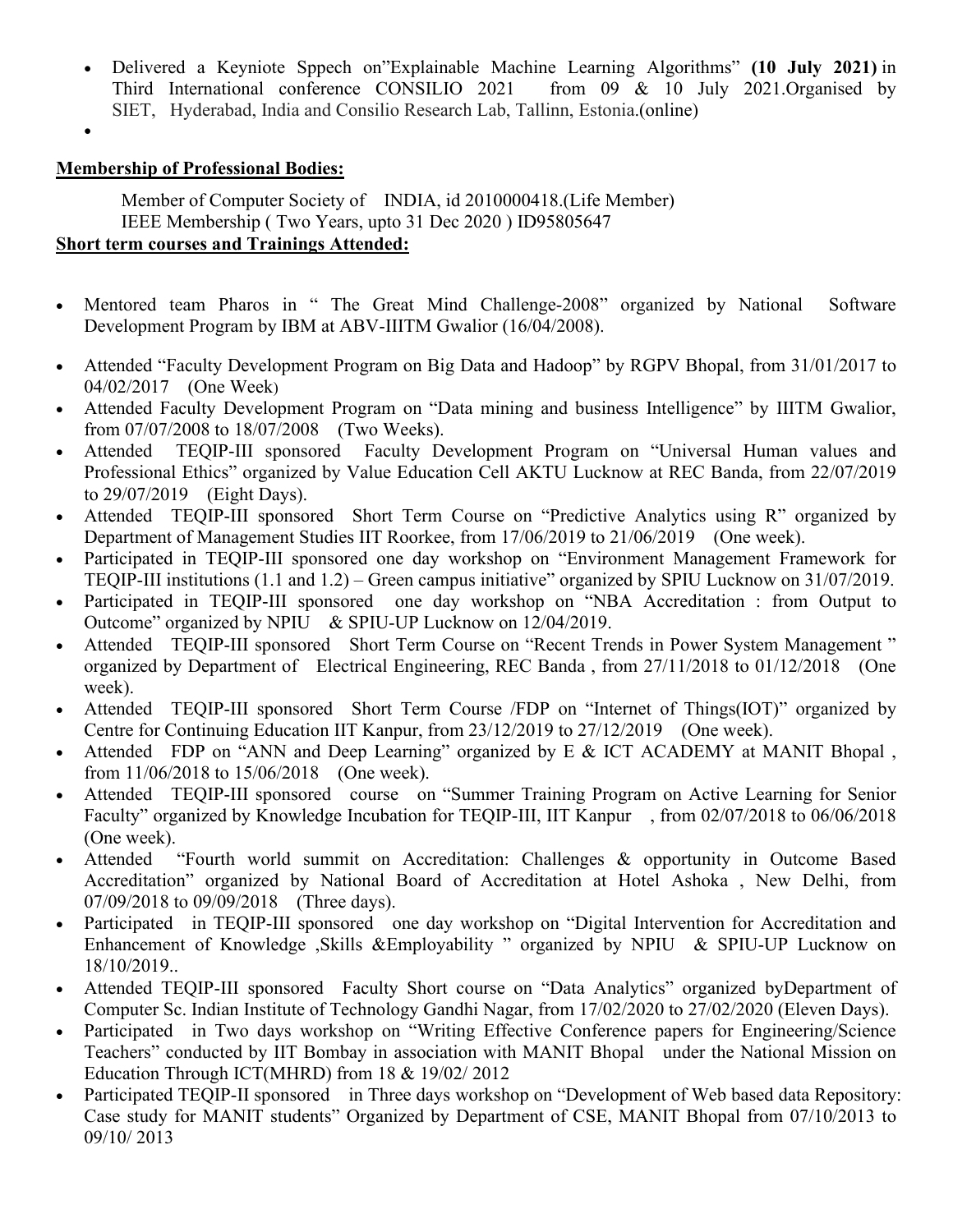- Participated TEQIP-II sponsored in Three days workshop on "Energy Management in smart grids through Soft computing (WEMSG-2014)" Organized by MANIT Bhopal from 13/01/2014 to 15/01/ 2014
- Participated in Two days short term training program on "Network Forensics" Organized by MANIT Bhopal UNDER Information security Education and Awareness (ISEA) project (Govt. of India) from 05/03/2014 to 06/03/ 2014.
- Successfully completed TEQIP-III sponsored TEQIP Online Certification on "Digital Transformation in Teaching Learning Process" organized by Indian Institute of Technology Bombay from 16/03/2020 to 30/03/2020 (Two Weeks).
- Attended TEQIP-III sponsored Repeat Versions of Five Days Online Short-Term Training Program on "Bio-Energy: Technologies & Transitions" Jointly Organized by National Institute of Technology, Kurukshetra and Government Engineering College, Bikaner from 18 - 22 May, 2020(online mode –covid time)
- Attended AICTE sponsored One Week Online ATAL FDP on "Internet of Things (IoT)" Organized by Indian Institute of Information Technology Kota from 12- 16 Oct, 2020(online mode –covid time)
- Attended National level FDP cum Short Term Training Program (STTP) on "Recent Trends and Advancement in the Era of Machine Learning" organized by CSE department, HBTU Kanpur, from 19/07/2021 to 24/07/2021 (One week).
- Attended FDP on "**Data Analysis Using Excel**" organized by E & ICT ACADEMY IIT Kanpur (EVENING SHIFT), from 20/07/2021 to 24/07/2021 (One week).
- Attended AICTE sponsored One Week Online ATAL FDP on "c**omputational techniquesin Engineering**" Organized by **UNIVERSITY POLYTECHNIC,AMU aligarh** from 02- 06 Aug, 2021(online mode –covid time)
- Attended AICTE sponsored One Week Online ATAL FDP on "**Innovation, Startups and Entrepreneurship**" Organized by Central University of Rajasthan from 23-27 Aug, 2021(online mode – covid time)
- Attended AICTE sponsored Two Weeks Online Industrial Trianing on "IOT Project Development Using Industry Grade Microcontroller" Organized by NRIT Incubation Centre,RIT Islampur and Anand technocreation Satara from 08- 23 Aug, 2021(online mode –covid time)
- Attended Two days Pre-Conference workshop on Vedic Mathematics Organized by Department of Mathematical sciences and computer Applications Bundelkhand university jhansi from 04-05 Sept, 2021(online mode –covid time)

## **Short term courses and Trainings organizing(as Coordiantor or Convenor):**

- Coordinated TEQIP-III sponsored Workshop on "Nurturing Employability & Entrepreneurial Skills for Budding Engineers" from 17/04/2018 to 21/04/2018 at Rajkiya Engineering College, Banda, U. P."(One Week).
- Coordinator in TEQIP-III sponsored One week "Workshop on Python Language" from 16 to 20 Oct 2019 Organized by Department of IT, REC Banda.
- Coordinator in TEQIP-III sponsored One week workshop on "Machine Learning and IOT" from 09 to 13 Sept. 2019 Organized by Department of IT, REC Banda.
- Coordinator in TEQIP-III sponsored One week Faculty Development Prorgram on "Applications of Artificial Intelligence" from 30 Oct to 03 Nov. 2018 Organized by Department of IT, REC Banda.
- Convenor in TEQIP-III sponsored One week short term course "A Journey from Idea to Product " from 23 to 27 Sept. 2019 Organized by Department of Institution's Innovation Council, REC Banda.
- Convenor in TEQIP-III sponsored National Level Hackathon " Hack Tech" from 06 to 07 Sept. 2019 Organized by Department of Institution's Innovation Council, REC Banda.
- Coordinator in TEQIP-III sponsored One week "C-Training Program" from 23 to 27 Sep 2019 Organized by Department of Information Technology , REC Banda In association with Softpro India Computer Technologies(P) Ltd.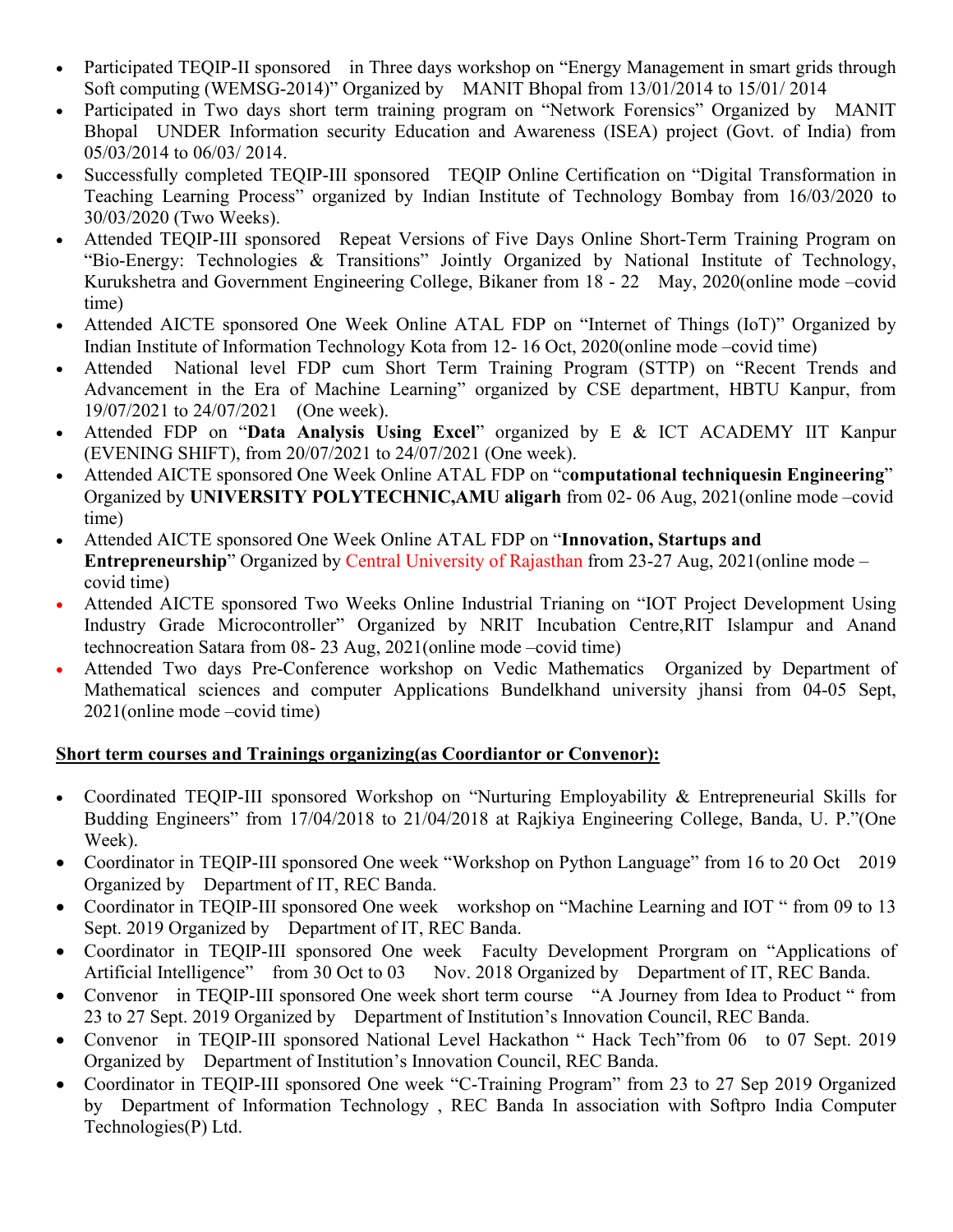- Organizing Secretary in TEQIP-III sponsored One week "Workshop on Python Programming Language" from 27 to 31 Jan 2020 Organized by Department of Electrical Engineering , REC Banda.
- Coordinator in TEQIP-III sponsored One week "Workshop on Python with Django Frame work" from 10 to 14 Feb 2020 Organized by Department of Information Technology , REC Banda.
- Coordinator in TEQIP-III sponsored 15 Days "Short Term Training program on Python with Machine Learning" from 24 Aug to 07 Sep. 2020 Organized by Department of Information Technology , REC Banda.
- Coordinator in TEQIP-III sponsored 15 Days "Short Term Training program on WEB TECHNOLOGIES WITH PHP" from 24 Aug to 07 Sep. 2020 Organized by Department of Information Technology, REC Banda
- Coordinator in TEQIP-III sponsored 15 Days "Short Term Training program on CLOUD COMPUTING WITH AWS" from 24 Aug to 07 Sep. 2020 Organized by Department of Information Technology, REC Banda
- Coordinator in TEQIP-III sponsored 15 Days "Short Term Training program on ADVANCE WEB TECH WITH PHP and MYSQL" from 10 Sep. to 24 Sep 2020 Organized by Department of Information Technology , REC Banda
- Coordinator in TEQIP-III sponsored 15 Days "Short Term Training program on ADVANCE WEB TECH WITH PHP and MYSQL" from 10 Sep. to 24 Sep 2020 Organized by Department of Information Technology , REC Banda
- Coordinator in TEQIP-III sponsored 15 Days "Short Term Training program on ADVANCE MACHINE LEARNING USING PYTHON" from 10 Sep. to 24 Sep 2020 Organized by Department of Information Technology , REC Banda
- Coordinator in TEQIP-III sponsored 15 Days "Short Term Training program on ADVANCE CLOUD COMPUTING WITH AWS" from 10 Sep. to 24 Sep 2020 Organized by Department of Information Technology , REC Banda
- Coordiantor 2 days fdp program twinning with NIE Mysuru (online) on  $27 \& 28$  Nov 2020.
- Coordiantor 2 days Sdp program twinning with NIE Mysuru (online) on 30 Nov & 01 Dec 2020.
- Coordinator in TEQIP-III sponsored 3 days student training on "Information Security and Ethical Hacking Tools" jointly organized by Department of CSE/ISE NIE Mysuru and Dept of IT REC Banda from 21 to 23 Dec 2020.
- Convenor in TEQIP-III sponsored One week short term course "Essentials for Startup, Innovation and Incubationt " from 15 to 19 Jan. 2021 Organized by Department of Institution's Innovation Council, REC Banda.
- •

# **Short term courses and Trainings organizing(as committee member):**

- Member of organizing Committee in TEOIP-III sponsored One week International Workshop on "Emerging" Technologies for Economic and Social Impacts in India" from 11 to 15 March 2019 Organized by REC Banda.
- Member of organizing Committee in TEQIP-III sponsored One week Bootcamp on "EDWin XP and MIPEC PCB and RF Antenna Design Machine" from 25 to 29 Nov 2019 Organized by REC Banda.
- Member of organizing Committee in TEQIP-III sponsored One week Workshop on "Applications of LaTeX" and MATLAB in Engineering " from 16 to 20 Sept 2019 Organized by Department of Applied Science and Humanities, REC Banda.
- Member of organizing Committee in TEQIP-III sponsored One week Workshop on "Introduction and Applications of Ansys EM " from 02 to 06 Sept 2019 Organized by Department of Electrical Engineering, REC Banda.
- Member of organizing Committee in TEQIP-III sponsored One week Workshop on "Applications of MATLAB in Engineering" from 12 to 16 Feb 2019 Organized by Department of Electrical Engineering, REC Banda.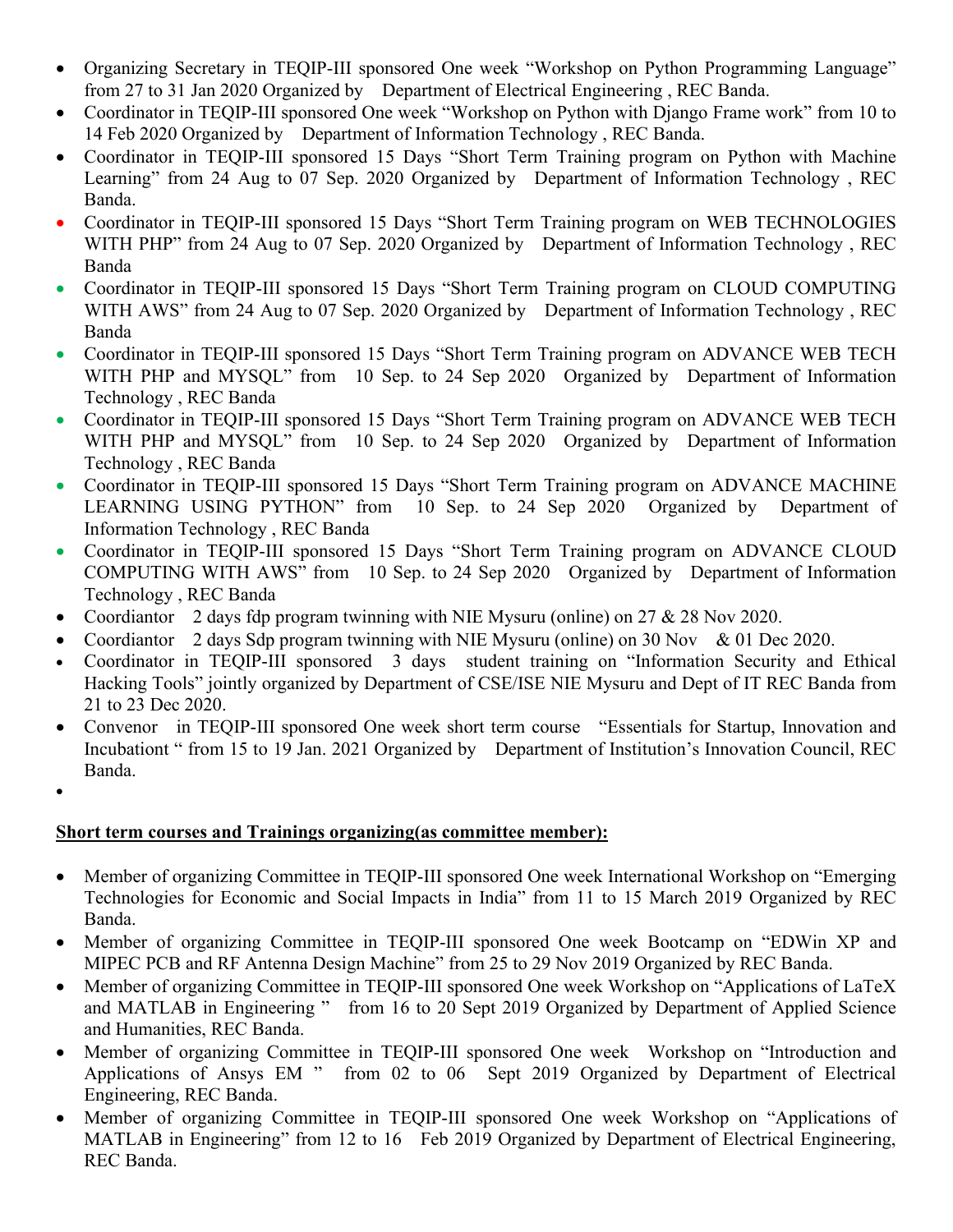• Member of organizing Committee in TEQIP-III sponsored One week Short Term Course on "Impact of Recent Advances in Applied Science on Engineering" from 19 to 23 Feb. 2019 Organized by Department of Applied Science and Humanities, REC Banda.

## **Conference Organizing committee**

- Convener in National conference Data, Big Data and Data Mining 21/02/2017 to 22/02/2017 at TIT Bhopal
- Member of organizing Committee in IC-RAC-2017: INTERNATIONAL CONFERENCE ON RECENT ADVANCEMENT IN COMPUTER AND COMMUNICATION,TIT BHOPAL, India, May 26-27, 2017 [,http://www.icrac.co.in](http://www.icrac.co.in/)
- Member of organizing Committee in International Conference On Computational Intelligence -ICCI 2020 IIIT Pune, India, Dec 12-13, 2020 ,<http://icci2020.scrs.in/committee/publicity-committee>
- Member of Technical Programme Committee in International Conference On 2<sup>nd</sup> International Conference on Soft Computing for Intelligence Systems SCIS 2020 IN Special Session in Soft Computing Techniques in Agriculture and Energy, U.I.E.T,KURUKSHETRA UNIVERSITY , India, Dec 18-20, 2020 ,<https://uietkuk.ac.in/scis2020/special-session>
- Member of Technical Programme Committee in international conference on ai for resilient happy society - AIRHS2021 IIIT Pune, India, Oct 23-24, 2021 , [http://airhs2021.com/Technical-Program-](http://airhs2021.com/Technical-Program-Committee)**[Committee](http://airhs2021.com/Technical-Program-Committee)**

# **Online/Swayam Courses:**

- Completed Online Certification course of DATA MINING conducted by E&ICT Academy, IIT Kanpur on 29 June 2019.
- Completed Online Certification course of machine learning conducted by E&ICT Academy , IIT Kanpur on ----- June 2019
- Completer online certification on smart board IIT Mumbai
- Completed NITTT 8 week module 1 on "Orientation towards Technical Education and Curriculum Aspects" with score in March 2021.(online)
- Completed NITTT 8 week module 2 on "Professional Ethics and Sustainability" with score in March 2021.(online)
- Completed NITTT 8 week module 3 on "Communication skills, Modes and Knowledge Dissemination " with score in March 2021.(online)
- Completed NITTT 8 week module 4 on "Instructional Planning and Delivery" with score in March 2021 (online).
- Completed NITTT 8 week module 5 on "Technology Enabled Learning and Lifelong Self learning" with score in March 2021 (online).
- Completed NITTT 8 week module 6 on "Student Assessment and Evaluation" with score in March 2021 (online).
- Completed NITTT 8 week module 7 on "Creative Problem Solving, Innovation and meaning ful Research and Development "with score in March 2021 (online).
- Completed NITTT 8 week module 8 on " Industrial Management & Administrative Pocedures"with score in March 2021 (online).

# **Other Responsibility**

• Deputy Nodal-computerization for Banda Parliamentary seat in General Parliament Election 2019